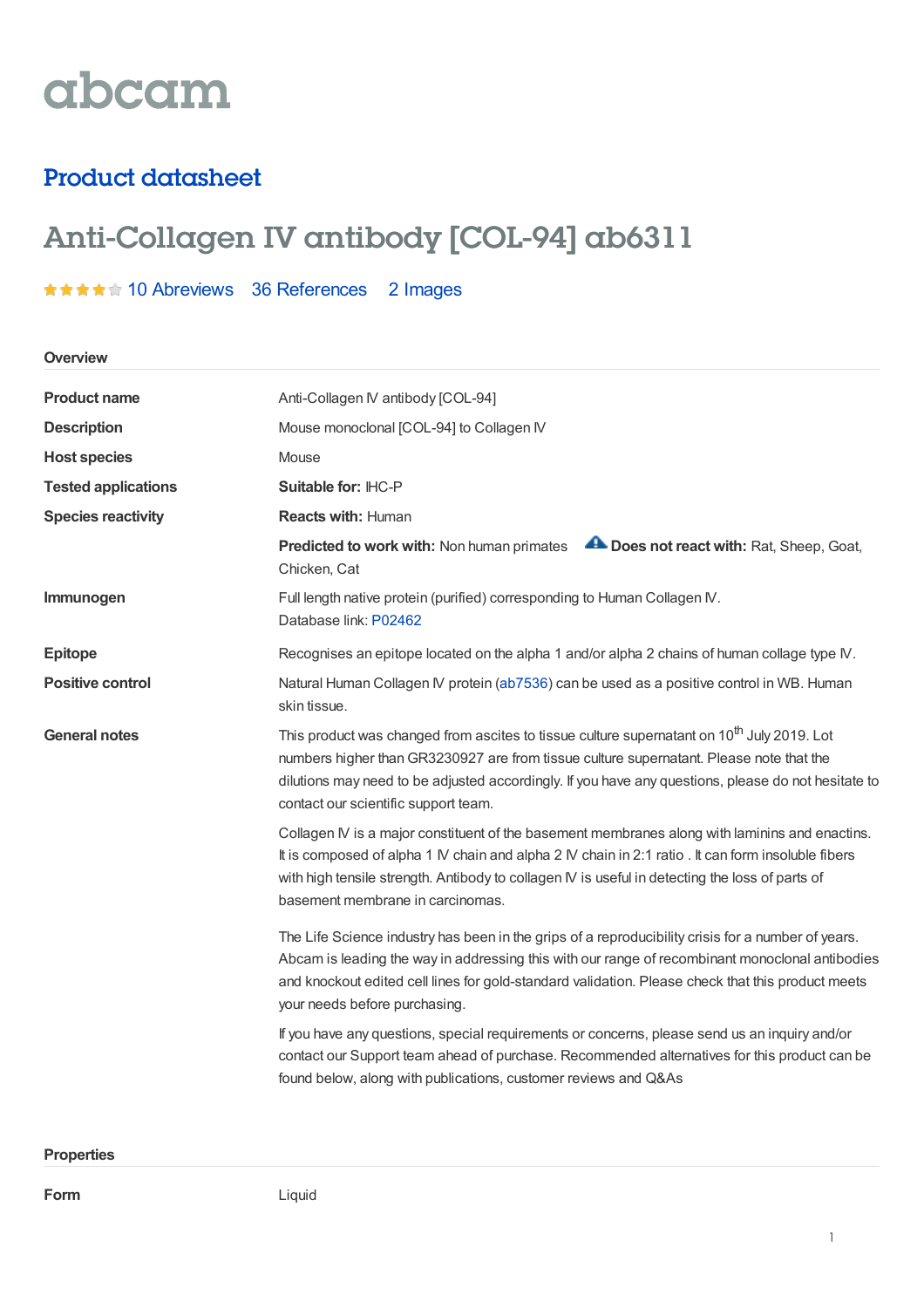| <b>Storage instructions</b> | Shipped at 4°C. Store at +4°C short term (1-2 weeks). Upon delivery aliquot. Store at -20°C long<br>term. Avoid freeze / thaw cycle. |
|-----------------------------|--------------------------------------------------------------------------------------------------------------------------------------|
| Storage buffer              | pH: 7.40<br>Preservative: 0.1% Sodium azide<br>Constituent: PBS                                                                      |
| <b>Purity</b>               | <b>Proprietary Purification</b>                                                                                                      |
| <b>Purification notes</b>   | Purified from hybridoma cell culture                                                                                                 |
| <b>Clonality</b>            | Monoclonal                                                                                                                           |
| <b>Clone number</b>         | COL-94                                                                                                                               |
| <b>Isotype</b>              | lgG1                                                                                                                                 |

#### **Applications**

**The Abpromise guarantee** Our [Abpromise](https://www.abcam.com/abpromise) guarantee covers the use of ab6311 in the following tested applications.

The application notes include recommended starting dilutions; optimal dilutions/concentrations should be determined by the end user.

| <b>Application</b> | <b>Abreviews</b> | <b>Notes</b>                                                                                                              |
|--------------------|------------------|---------------------------------------------------------------------------------------------------------------------------|
| <b>IHC-P</b>       | <b>★★★★★(5)</b>  | Use a concentration of $4 - 8$ µg/ml.<br>The antibody was developed using biotin/ExtrAvidin <sup>®</sup> -<br>Peroxidase. |

| <b>Target</b>                |                                                                                                                                                                                                                                                                                                                                                                                                                                                                                                                                                                                                                                                                                                                                                                                                                                                                                                                                                                                                                                                                                                                                                                 |
|------------------------------|-----------------------------------------------------------------------------------------------------------------------------------------------------------------------------------------------------------------------------------------------------------------------------------------------------------------------------------------------------------------------------------------------------------------------------------------------------------------------------------------------------------------------------------------------------------------------------------------------------------------------------------------------------------------------------------------------------------------------------------------------------------------------------------------------------------------------------------------------------------------------------------------------------------------------------------------------------------------------------------------------------------------------------------------------------------------------------------------------------------------------------------------------------------------|
| <b>Function</b>              | Type IV collagen is the major structural component of glomerular basement membranes (GBM),<br>forming a 'chicken-wire' meshwork together with laminins, proteoglycans and entactin/nidogen.<br>Arresten, comprising the C-terminal NC1 domain, inhibits angiogenesis and tumor formation. The<br>C-terminal half is found to possess the anti-angiogenic activity. Specifically inhibits endothelial cell<br>proliferation, migration and tube formation. Inhibits expression of hypoxia-inducible factor 1alpha<br>and ERK1/2 and p38 MAPK activation. Ligand for alpha1/beta1 integrin.                                                                                                                                                                                                                                                                                                                                                                                                                                                                                                                                                                       |
| <b>Tissue specificity</b>    | Highly expressed in placenta.                                                                                                                                                                                                                                                                                                                                                                                                                                                                                                                                                                                                                                                                                                                                                                                                                                                                                                                                                                                                                                                                                                                                   |
| Involvement in disease       | Defects in COL4A1 are a cause of brain small vessel disease with hemorrhage (BSVDH)<br>[MIM:607595]. Brain small vessel diseases underlie 20 to 30 percent of ischemic strokes and a<br>larger proportion of intracerebral hemorrhages. Inheritance is autosomal dominant.<br>Defects in COL4A1 are the cause of hereditary angiopathy with nephropathy aneurysms and<br>muscle cramps (HANAC) [MIM:611773]. The clinical renal manifestations include hematuria and<br>bilateral large cysts. Histologic analysis revealed complex basement membrane defects in kidney<br>and skin. The systemic angiopathy appears to affect both small vessels and large arteries.<br>Defects in COL4A1 are a cause of porencephaly familial (PCEPH) [MIM:175780]. Porencephaly<br>is a term used for any cavitation or cerebrospinal fluid-filled cyst in the brain. Porencephaly type 1<br>is usually unilateral and results from focal destructive lesions such as fetal vascular occlusion or<br>birth trauma. Type 2, or schizencephalic porencephaly, is usually symmetric and represents a<br>primary defect or arrest in the development of the cerebral ventricles. |
| <b>Sequence similarities</b> | Belongs to the type IV collagen family.<br>Contains 1 collagen IV NC1 (C-terminal non-collagenous) domain.                                                                                                                                                                                                                                                                                                                                                                                                                                                                                                                                                                                                                                                                                                                                                                                                                                                                                                                                                                                                                                                      |
| <b>Domain</b>                | Alpha chains of type IV collagen have a non-collagenous domain (NC1) at their C-terminus,                                                                                                                                                                                                                                                                                                                                                                                                                                                                                                                                                                                                                                                                                                                                                                                                                                                                                                                                                                                                                                                                       |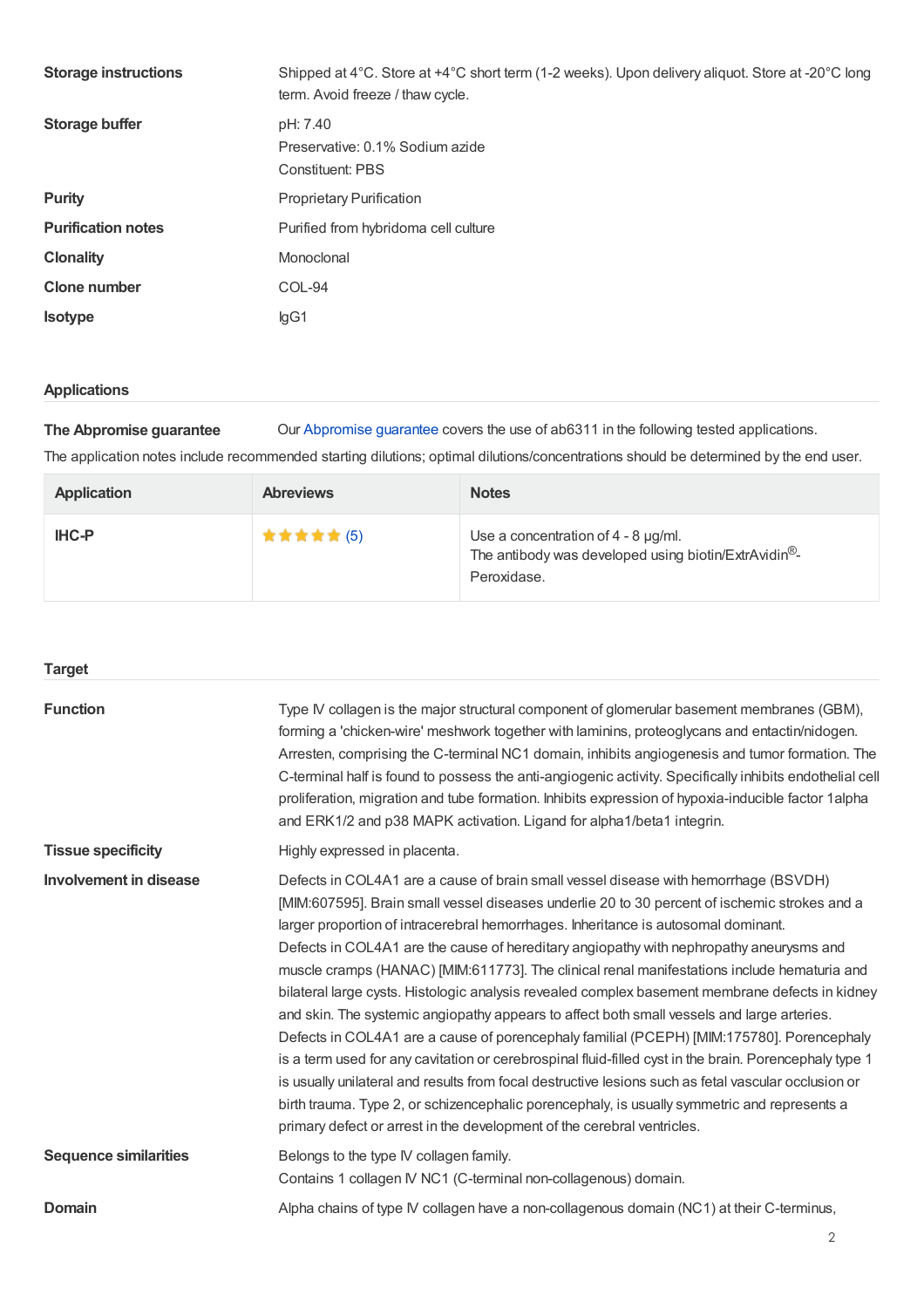| <b>Cellular localization</b> | Secreted > extracellular space > extracellular matrix > basement membrane.                                                                                                                   |
|------------------------------|----------------------------------------------------------------------------------------------------------------------------------------------------------------------------------------------|
|                              | Proteolytic processing produces the C-terminal NC1 peptide, arresten.                                                                                                                        |
|                              | The trimeric structure of the NC1 domains is stabilized by covalent bonds between Lys and Met<br>residues.                                                                                   |
|                              | known type IV collagens.                                                                                                                                                                     |
|                              | intramolecular disulfide bonding. 12 of these, located in the NC1 domain, are conserved in all                                                                                               |
|                              | Type IV collagens contain numerous cysteine residues which are involved in inter- and                                                                                                        |
|                              | of the chains.                                                                                                                                                                               |
|                              | Prolines at the third position of the tripeptide repeating unit (G-X-Y) are hydroxylated in some or all                                                                                      |
| modifications                | Lysines at the third position of the tripeptide repeating unit (G-X-Y) are hydroxylated in all cases<br>and bind carbohydrates.                                                              |
| <b>Post-translational</b>    |                                                                                                                                                                                              |
|                              | frequent interruptions of the G-X-Y repeats in the long central triple-helical domain (which may<br>cause flexibility in the triple helix), and a short N-terminal triple-helical 7S domain. |

#### **Images**



Immunohistochemical analysis of paraffin-embedded human tongue tissue staining Collagen IV with ab6311 at 8µg/ml. The antibody was developed using biotin/ExtrAvidin<sup>®</sup>-Peroxidase.

This image was generated using the ascites version of the product.

Immunohistochemistry (Formalin/PFA-fixed paraffinembedded sections) - Anti-Collagen IV antibody [COL-94] (ab6311)